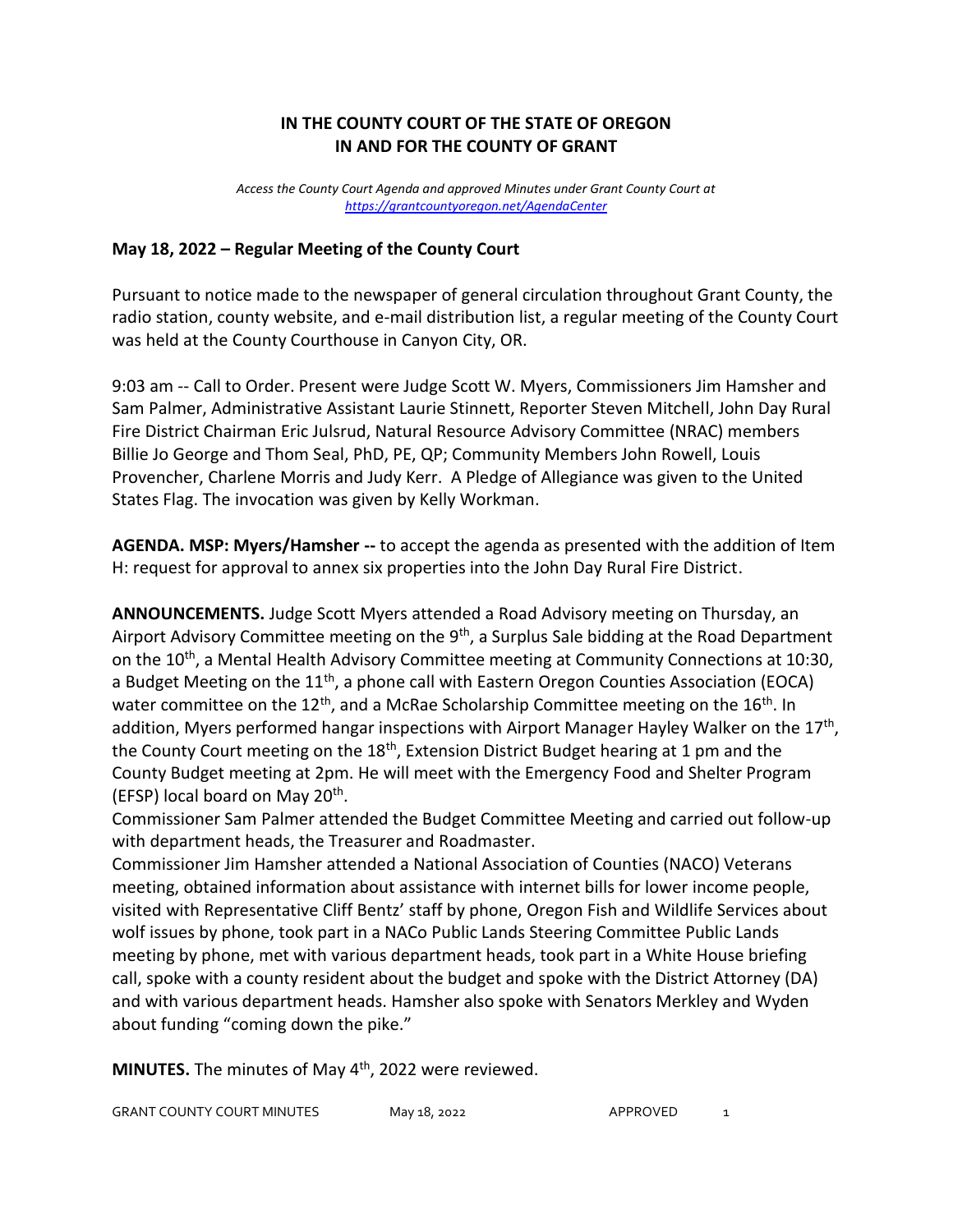**MSP: Hamsher/Myers –** to approve the minutes of May 4th, 2022 as presented.

**ANNEXATION.** Eris Julsrud confirmed that six property owners are requesting annexation into the Rural Fire District for protection of structures not covered by the Oregon Department of Forestry, who protects timbered property but not structures. The annexation has been approved by the Oregon Department of Forestry and the John Day Rural Fire District. **MSP: Hamsher/Palmer** - to approve the annexation of six Canyon Creek properties into the Rural Fire District.

**RESOLUTION 22-15**. Treasurer Julie Ellison requested an intrafund transfer of \$2500 from Materials and Services to Personnel in order to cover the pay raise for Senior Center cooks, as previously approved by the Court.

**MSP: Myers/Hamsher** - to approve Resolution 22-15 and circulate for signature.

**MAP MAINTENACE.** The Assessor's office submitted an agreement between the Oregon Department of Revenue (ODR) and Grant County for map maintenance and related cartographic activities at an estimate of \$10,000.

**MSP: Myers/Palmer** - to approve the agreement for map maintenance performed by ODR as presented.

9: 15 am Didgette McCracken entered 9:17am Logan Baggett entered Tory Stinnett entered

**SENECA CYBERMILL UPDATE**. Open Campus Coordinator Didgette McCracken brought an update for the Court. The Seneca CyberMill is a nonprofit entity. It has been open since November  $16<sup>th</sup>$ , 2021. McCracken shared that they currently have 125 members; 48 from Seneca, 17 from John Day and 38 from other zip codes. Membership is free; members are given an access code to enter the building. They have logged 280 entries into the building every month, averaging nine entries per day. They have a back room for meeting space with a screen, microphone and camera; this can be reserved online and has been booked 44 times. It has been used to work with Senior Service and Behavioral Health clients, as well as distance education, fire, high school and college classes. Seventy-five users cite the use of access for work, 26 as entrepreneurs and 45 for educational purposes. The facility has been used for FAFSA applications, scholarship interviews, homework, and scholarship applications. Others go to access the broadband for gaming or to update their devices. There are plans for a CyberMill in Prairie City. The location and the first year's start-up funds are secured. Louis Provencher asked if there is any consideration of partnering with the library. Myers asked what will happen when high-speed internet is available to households. Tory Stinnett commented on the number of cars seen when driving by. McCracken said they just missed hunting season and had hunters exiting who stopped to ask about the use of the facility next year.

9:45 am Craig Truelock, Lisa Galbreath, Dan Armichardy and Denine Schmitz entered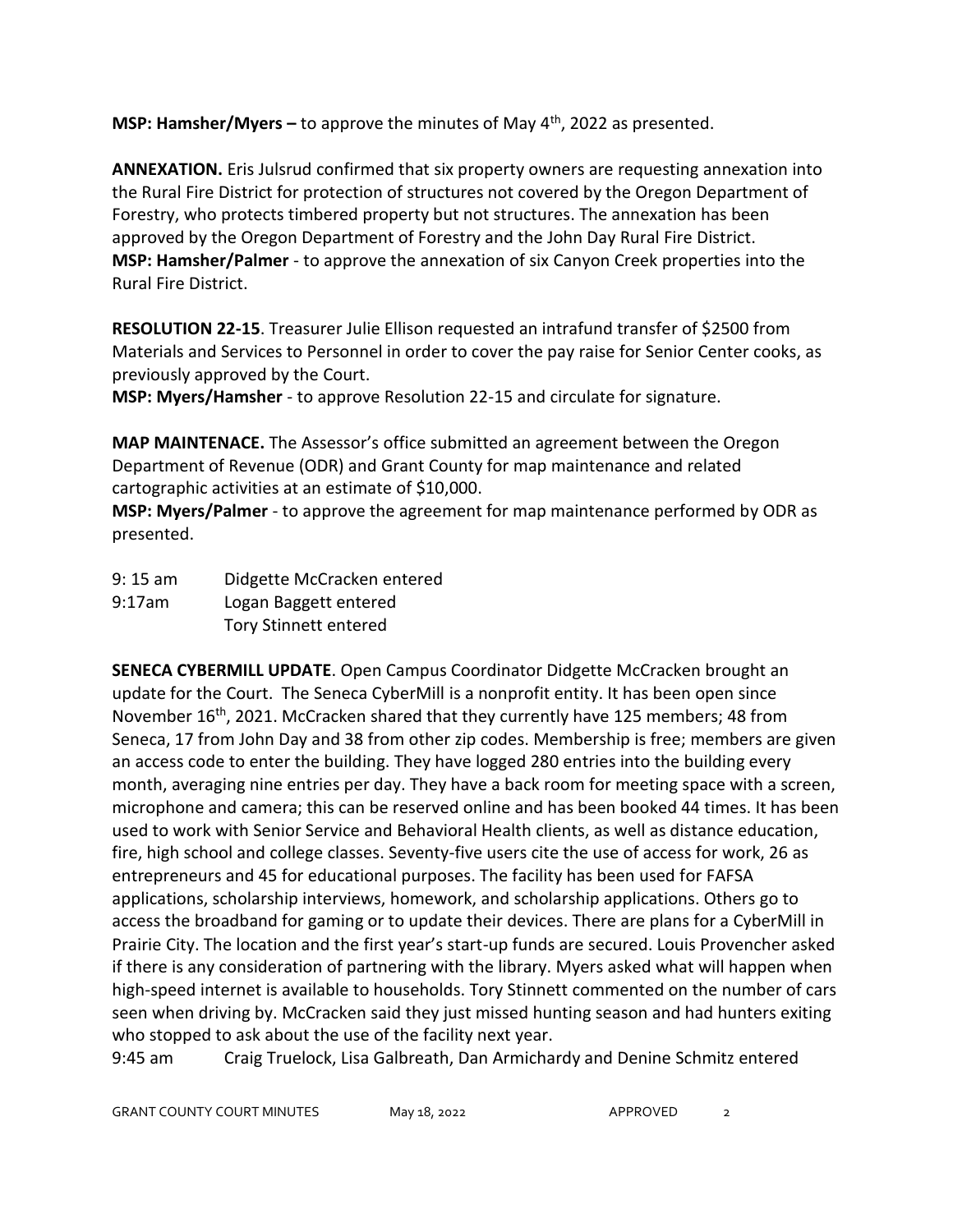**NATURAL RESOURCE ADVISORY COMMITTEE UPDATE.** Natural Resource Advisory Committee (NRAC) board member Thom Seal, PHD, PE, QP, Professor of Mining, shared that an infrastructure bill passed last fall contained state and federal funding for the use of an Earth MRI to look for critical and strategic metals across the United States. Seal stated that 16 of the 35 critical metals are found in the Blue Mountains. NRAC passed a motion in the last meeting to advise the county of the importance of developing mines and mineral maps, and is unanimous in support of the county taking an active role in that. He noted that it takes about ten years to actually begin moving earth because of the environmental laws, compliance and permits. After that, it is one of the highest paying jobs around, and can also contribute a significant boost to the local service industry. He acknowledged that it is a long-term "sort of thing" but feels that chrome and cobalt here could prove economically beneficial to the county. Seal noted that China currently has a lot of rare earth metal mining; if we get into a critical situation we will need a "homegrown operation". He offered the use of the letter to the Court with the ability to edit it as they choose.

## 9:55 am Kathy Stinnett entered

A second topic addressed by NRAC is their desire to see the court recognize the 2477 roads within the county. NRAC member Billie Jo George addressed the current plans for Deep Creek Road. The decommissioning of 1.5 miles of road to mitigate flooding was part of the Big Mosquito Peak decision in 2015. Objections to this proposal include the resulting longer route to get cell service. Billie Jo George stated that there is nothing wrong with the road and that areas of Chinese tailings in the area would be obliterated. Hydrologist Denine Schmitz said the tailings have been flagged for avoidance. Trulock said there would be no changes to the grazing permits in the area. He stated that the Forest Service doesn't have the authority to recognize a 24-77 road and that the Court has to make that claim. Concern about the road closure hindering access to fire-fighting was expressed, as well as that continued road closures would have citizens relegated to the highways. Mining claims could still be worked, but miners would be required to restore the area when finished. Judy Kerr and Thom Seal both expressed dismay at the lack of Forest Service acknowledgement of the 2477 roads.

10:15 am David Thunell, Julie Ellison, Laurie Cates, Kimberly Neault, Todd McKinley, Brenda Percy, Brooke Griffith, Trista Strong, Kaylie Clark and Jim Carpenter entered

**PROPOSED BUDGET CUTS.** In response to the \$800,000 miscalculation in the County budget, the Court has been asked by the Budget Committee members to recommend potential budget cuts. Commissioner Hamsher began by asking that departments look at their budgets and determine if there are cuts that could be made. Commissioner Palmer noted that a \$1000 cut in each department wouldn't be enough.

Economic Development Director Tory Stinnett shared that she has currently eliminated \$17,000 from her budget. Myers noted that the County has funded much of the Seniors Programs. Hamsher stated that if we change the way we receive our Title II and III funds, it could bring in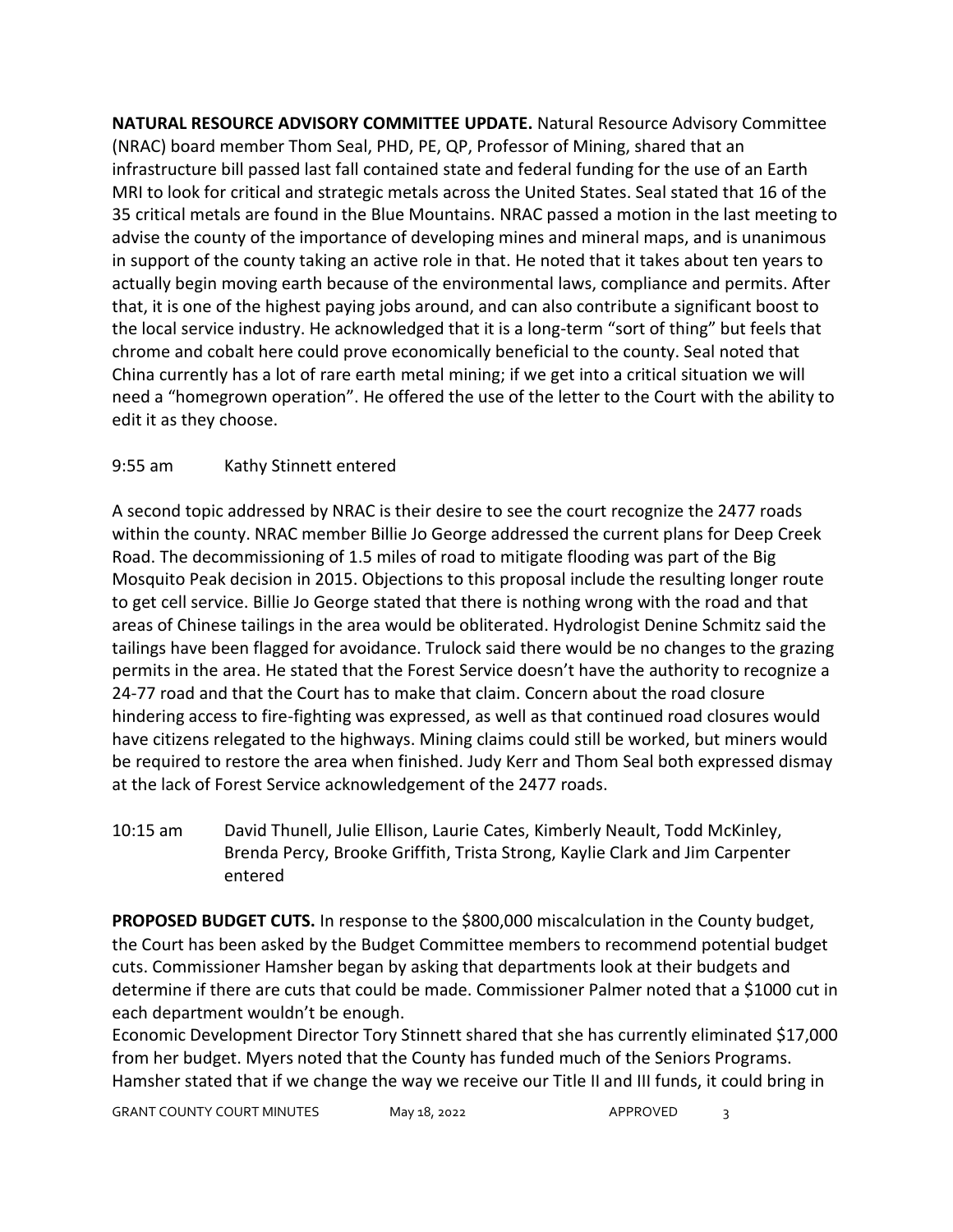an additional \$200,000 to \$225,000 per year.

Treasurer Julie Ellison passed out copies of potential budget cuts, including four-hour or eighthour cuts across the board, excluding the Sheriff and Road Departments and the figures for cutting non-mandated departments. Reducing the forty hour work week to thirty-six hours would save the County \$145,000 annually, while a thirty-two hour work week would save \$289,000.

Myers noted that not all departments have the ability to generate funds, such as the airport does with fuel sales, and questioned whether it was fair to cut departments without that capability. Justice of the Peace Kathy Stinnett stated that dollars are not a good way to put a value on a department.

With her experience in handling grant funding, Tory was asked if her department might be able to assist the Fairgrounds in managing the \$2 million they will be receiving; she agreed that would be possible. She commented on the budget issues, commenting that it was important to look at not just immediate reactions to the problem, but where the problem is coming from.

Julie Ellison stated that the county pays \$40,000 per month in PERS liability; that number was \$16,000 when she began working here. Former budget committee member Eva Harris stated that when she was involved in former years, they operated primarily with ORS-mandated services. She said there may be services that the public likes, but cannot afford, that could be brought back later. Mandated positions include the Court, Clerk, Treasurer, Assessor and Sheriff. Non-mandated positions include Janitor, Maintenance Department, Library, Economic Development, Justice of the Peace, Librarian, Human Resources and Emergency Management.

Jim Carpenter said that he has operated on a budget for both his home and formerly-owned private business. He said that he is not confident that the county can tell us the numbers of the actual budget, in which case, it is irresponsible to make cuts. Carpenter said, "If you don't know where you are, you can't know where you are going." He noted that when you make cuts to these departments you make cuts to services. He feels that the first thing to go should be the stipends.

Eva Harris said that she would like to think that every single month the Court sees the balance statement that shows the actual income, expenses and potential income. She reiterated that a hard copy of the budget should be presented monthly to all involved in order to make appropriate decisions. Treasurer Julie Ellison advised she used to provide a revenue and expense report to the Court monthly; due to the volume of the report, she was asked to keep a copy in her office for the Court members to review at any time.

Legal Assistant Trista Strong said she was highly frustrated that for two years in a row we are being asked to cut hours, budgets or positions. Watermaster Eric Julsrud shared that he lost his employee last year because she saw the writing on the wall. Assessor David Thunell stated that